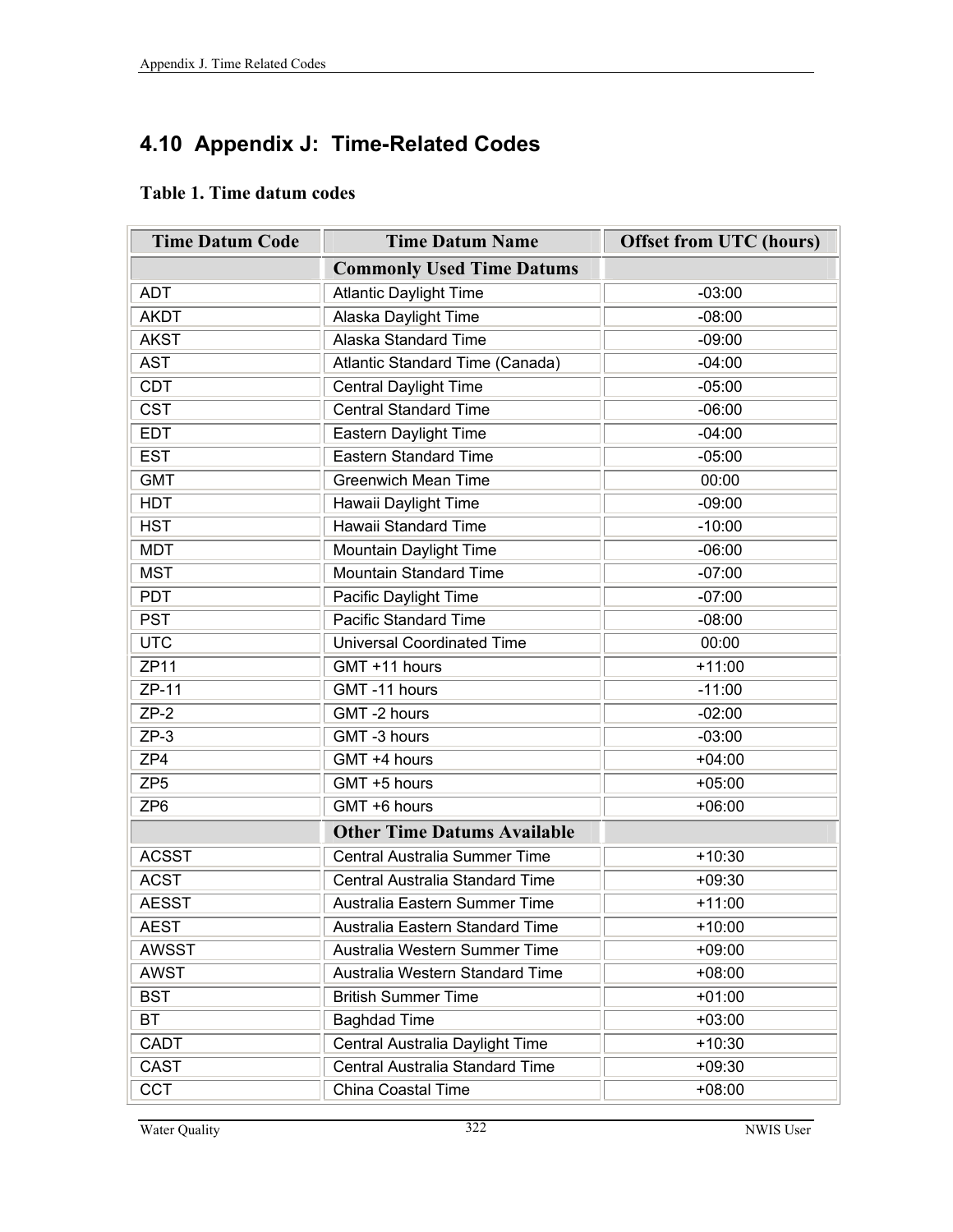| <b>Time Datum Code</b> | <b>Time Datum Name</b>             | <b>Offset from UTC (hours)</b> |
|------------------------|------------------------------------|--------------------------------|
|                        | <b>Other Time Datums Available</b> |                                |
| <b>CET</b>             | Central European Time              | $+01:00$                       |
| <b>CETDST</b>          | Central European Daylight Time     | $+02:00$                       |
| <b>DNT</b>             | Dansk Normal Tid                   | $+01:00$                       |
| <b>DST</b>             | Dansk Standard Time (?)            | $+01:00$                       |
| <b>EASST</b>           | East Australian Summer Time        | $+11:00$                       |
| <b>EAST</b>            | East Australian Standard Time      | $+10:00$                       |
| <b>EET</b>             | Eastern Europe, USSR Zone 1        | $+02:00$                       |
| <b>EETDST</b>          | Eastern Europe Daylight Time       | $+03:00$                       |
| <b>FST</b>             | French Summer Time                 | $+01:00$                       |
| <b>FWT</b>             | French Winter Time                 | $+02:00$                       |
| <b>GST</b>             | Guam Standard Time, USSR Zone 9    | $+10:00$                       |
| <b>IDLE</b>            | International Date Line, East      | $+12:00$                       |
| <b>IDLW</b>            | International Date Line, West      | $-12:00$                       |
| <b>IST</b>             | <b>Israel Standard Time</b>        | $+02:00$                       |
| IT                     | Iran Time                          | $+03:30$                       |
| <b>JST</b>             | Japan Standard Time, USSR Zone 8   | $+09:00$                       |
| JT                     | Java Time                          | $+07:30$                       |
| <b>KST</b>             | Korea Standard Time                | $+09:00$                       |
| <b>LIGT</b>            | Melbourne, Australia               | $+10:00$                       |
| <b>MEST</b>            | Middle Europe Summer Time          | $+02:00$                       |
| <b>MET</b>             | Middle Europe Time                 | $+01:00$                       |
| <b>METDST</b>          | Middle Europe Daylight Time        | $+02:00$                       |
| <b>MEWT</b>            | Middle Europe Winter Time          | $+01:00$                       |
| <b>MEZ</b>             | Middle Europe Zone                 | $+01:00$                       |
| MT                     | <b>Moluccas Time</b>               | $+08:30$                       |
| <b>NDT</b>             | Newfoundland Daylight Time         | $-02:30$                       |
| <b>NDT</b>             | Newfoundland Daylight Time         | $-02:30$                       |
| <b>NFT</b>             | Newfoundland Standard Time         | $-03:30$                       |
| <b>NOR</b>             | Norway Standard Time               | $+01:00$                       |
| <b>NST</b>             | Newfoundland Standard Time         | $-03:30$                       |
| <b>NZDT</b>            | New Zealand Daylight Time          | $+13:00$                       |
| <b>NZDT</b>            | New Zealand Daylight Time          | $+13:00$                       |
| <b>NZST</b>            | New Zealand Standard Time          | $+12:00$                       |
| <b>NZT</b>             | New Zealand Time                   | $+12:00$                       |
| <b>SADT</b>            | South Australian Daylight Time     | $+10:30$                       |
| <b>SAT</b>             | South Australian Standard Time     | $+09:30$                       |
| <b>SET</b>             | Seychelles Time                    | $+01:00$                       |
| <b>SST</b>             | Swedish Summer Time                | $+02:00$                       |

**Table 1. Time datum codes (continued)**